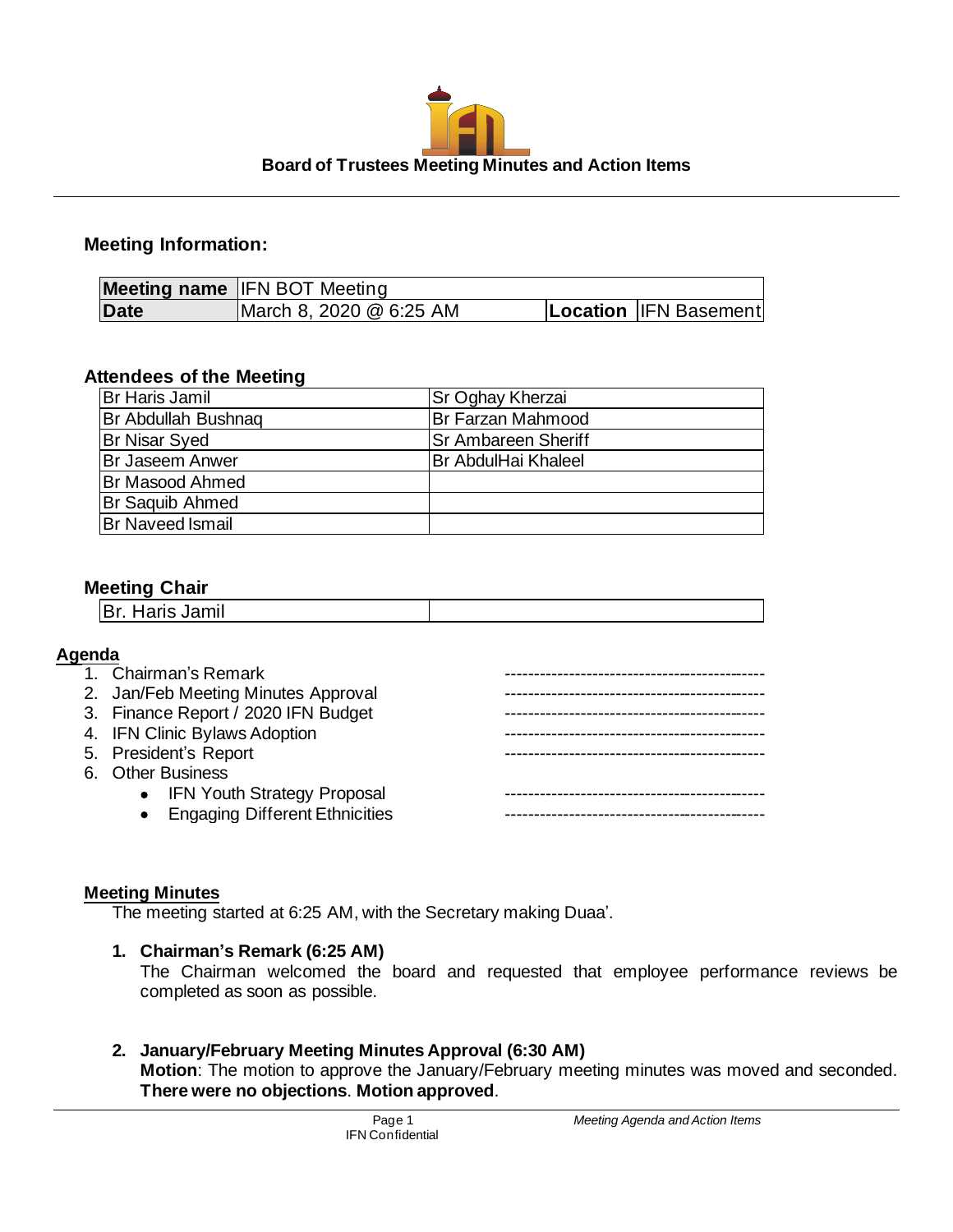

# 3. **Finance Report / 2020 IFN Budget (8:10AM)**

The EC Treasurer provided an overview of the 2019 end-of-year report. With a BOT discussion about reserved funds/specific use donations.

*BOT discussion about the shortfall, is the issue money from 2018 or 2019 shortfall?*  "Sunday school has two school years covered in the calendar year, 2nd half of a previous year and first half of new year."

"That is correct, but this is the first time we see this and want to stop a trend."

*Discussions regarding specific donation buckets*

## **Action item:**

• Add a meeting agenda item for BOT to have the different reserve categories identified and try to consolidate them with main items in budget (BOT).

## *Discussions Regarding 2020 Budget*

EC Treasurer going through budget items, with questions about where items are added under which bucket. IT spending is a new spending line item that was requested by IT committee for new hardware purchase.

New item for religious programs, do we want to go with the full requested amount of \$13,200 or \$10,000 limit? Brief discussion about it, and there is consensus to go along with the full requested amount.

## *One-time expenses were next*

Security expense of \$30,000, based on recommendation of security committee. High-Resolution camera cost could go higher by \$6,000 to be able to see license plates.

Two board members requested information about the other items in the one-time budgets to come up, and how the request for that budget should happen outside the main budget.

"For the emergency doors in the Mussalah, we only have one quote, we should look at the BOT to allow us to build this with one quote."

"I have been pushing for getting at least a 2nd quote; I would like to wait for that before moving forward."

*Discussion about allowing a process change to allow only 2 quotes by different members* "Can we have a motion to allow this type of action now (2 quotes only)?"

"We have an issue here where people are not able to get work done, they should be asking for help to get more people that can get the work done."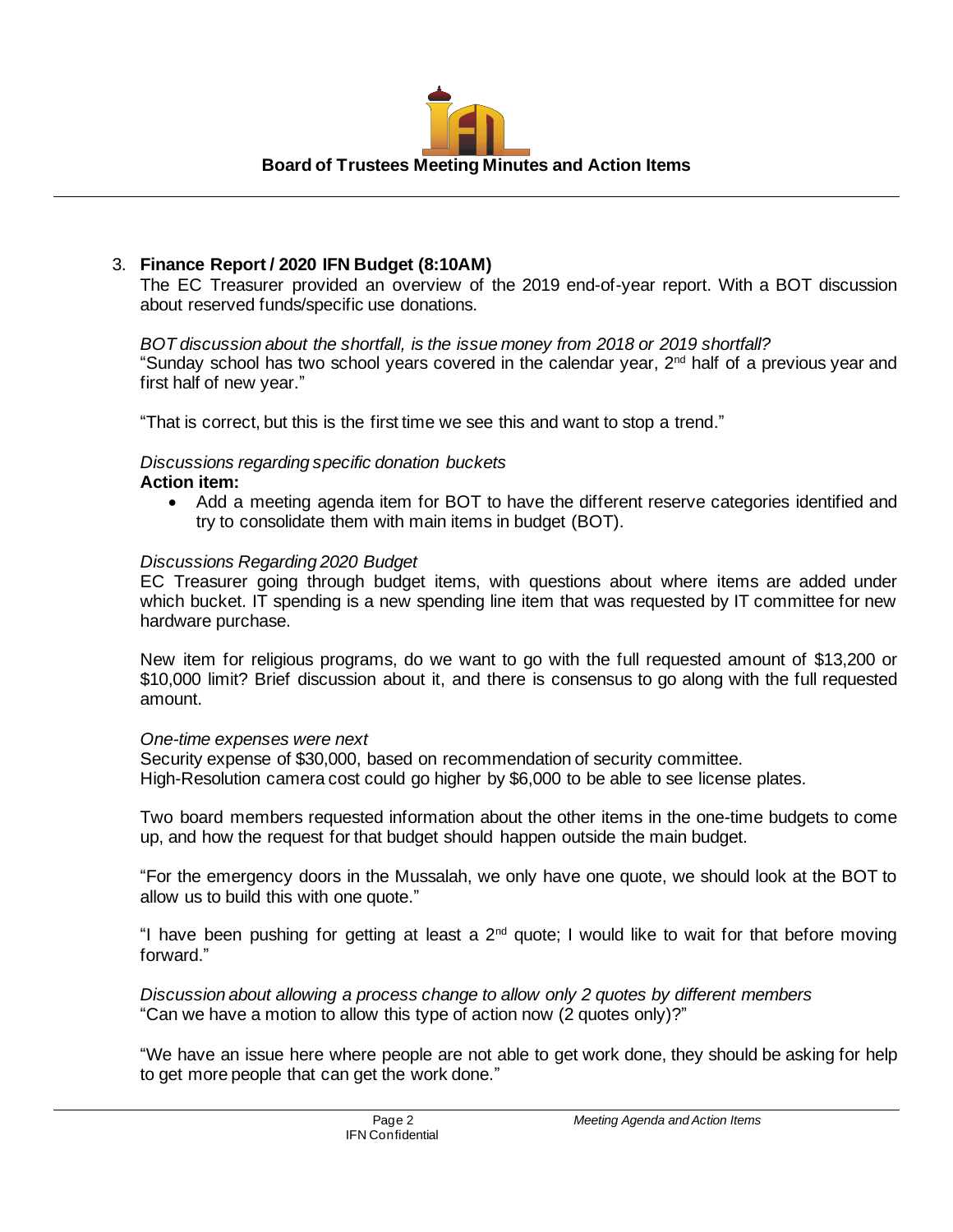

"The challenge is that vendors are not responding to our quote requests."

**Motion**: The motion to allow the change of process for the emergency exit doors construction using 2 quotes only vs. the 3 required was moved and seconded. **There were no objections**. **Motion approved**.

**Motion**: The motion to adopt the 2020 IFN Budget at \$580,600 was moved and seconded. **There were no objections**. **Motion approved**.

## **4. IFN Clinic Bylaws Adoption (9:25 AM)**

Once the bylaws are passed, the Memorandum of Understanding (MOU) can define this interaction.

**Motion**: The motion to approve the clinic bylaws as presented in the board meeting and emailed on 3/7/2020 was moved and seconded. **There were no objections**. **Motion passed**.

#### **5. President's Report (9:45 AM)**

Request to get a partial report before the meeting, since the report currently comes in the night before.

"We don't get the information even on Wednesday, and reminders must be sent out until Saturday."

"Request to send it on Wednesday, with whatever information is available at that time."

#### **Action item**:

• Send President's Report on Wednesday night with whatever information is available (Br Jaseem).

## **6. Other Business (10:00 AM)**

#### *IFN Youth Strategy Proposal*

Went through summary of proposed approach for strategy.

"Need to make sure this works as part of the strategic plan that was done. The specific group that worked on Youth strategic goals should be involved with this."

Lead board member will work with appropriate resources to create the pilot group per the proposed process.

## *Engaging Different Ethnicities*

A recommendation to form a team to investigate how we can increase the engagement of our various communities. BOT Members: Br Naveed, Sr Oghay, Br Abdullah, Br Jaseem, Br Diallo. Add non-BOT members.